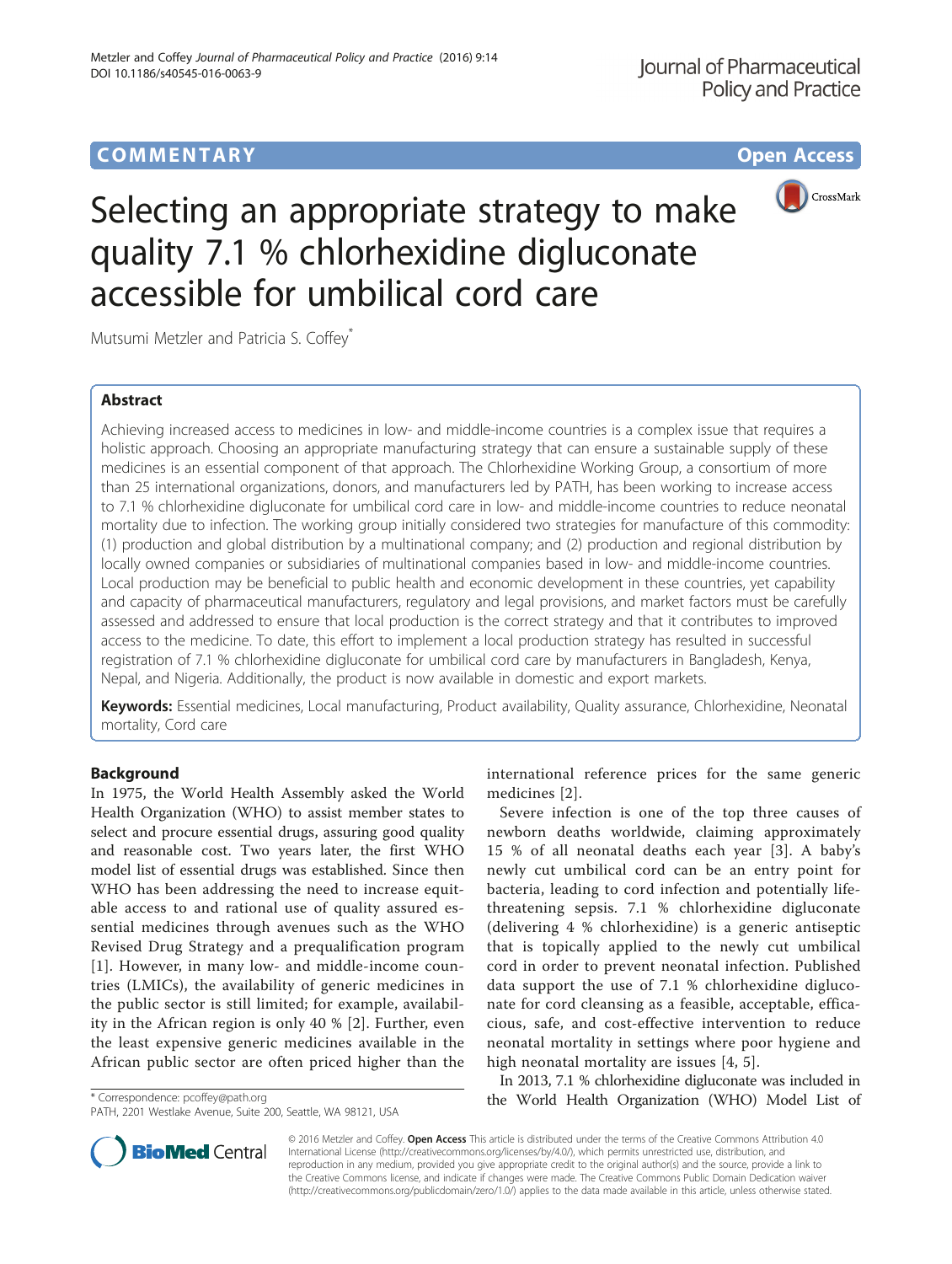Essential Medicines for Children under Specific Medicines for Neonatal Care. In 2014, WHO recommended daily application of 7.1 % chlorhexidine digluconate for the first week of life to babies born at home in settings with high neonatal mortality. The Chlorhexidine Working Group (CWG) [[6](#page-3-0)], a consortium of more than 25 international organizations led by PATH, has been working to increase access to this evidence-based intervention in LMICs.

Currently the WHO prequalification program evaluates medicinal products used for HIV/AIDS, malaria, tuberculosis, neglected tropical disease, and reproductive health, as well as diagnostics, vaccines and immunization devices. The program also provides technical assistance to build quality assurance and manufacturing capacity at the local country level to ensure that quality product is available for purchase. This type of prequalification system, however, has several limitations. The process is resource intensive and also puts a high burden on small the manufacturer in terms of application costs, which could serve to restrict product availability and cause global shortage. Instead a harmonized, risk-based approach could be used to maximize quality assurance. In 2011, the joint stakeholder meeting organized by WHO and Global Fund categorized essential medicines into high, medium, and low risks based on therapeutic importance, pharmacologic characteristics, complexity of manufacturing procedures, and requirements associated with their formulation or dosage form and proposed to support quality assurance in procurement with increased rigor of evaluations for low-risk medicines rather than WHO prequalification [[7\]](#page-3-0).

This risk-based approach denotes 7.1 % chlorhexidine digluconate, which is topical antiseptic, as a low-risk generic drug and therefore its quality could be assured with support for procurers and in-country regulatory bodies. However, a key consideration should be given to how to effectively and efficiently achieve this. Because its market value and production volume are small, manufacturers may not be incentivized to produce 7.1 % chlorhexidine digluconate. The lack of a centralized procurement mechanism or pooled procurement system for essential newborn drugs also does not lend itself to motivating manufacturers to invest in production of this type of medicine.

Therefore, determination of an appropriate manufacturing strategy is key to ensuring availability of highquality product.

## Strategic selection of a potential manufacturing strategy

Achieving increased access to medicines in LMICs is a complex issue that requires a holistic approach. Choosing an appropriate manufacturing strategy that can ensure a sustainable supply of these medicines is an essential component of that approach. The CWG initially considered two manufacturing strategies for 7.1 % chlorhexidine digluconate: (1) Production and global distribution by a multinational company which offers the potential benefits that the product would likely meet high international manufacturing and quality standards; and the company's regulatory expertise and distribution network could be leveraged, which could lead to a shorter time to market and wider coverage, and (2) Production and regional distribution by locally owned companies or subsidiaries of multinational companies in LMICs which offers the potential benefits of improved reliability of supply, foreign import savings, development of local capability for innovation, creation of enhanced export capacity, and development of human capital. Local production could also lead to cost savings and improved product quality and regular monitoring of countries' adherence to quality control standards [[8](#page-3-0)]. Furthermore, local manufacturers would be able to adapt products to local cultural preferences. This approach is consistent with the African Union Pharmaceutical Manufacturing Plan for Africa to strengthen local ability to produce high quality, affordable pharmaceuticals across the list of all essential medicines thereby improving health outcomes and increasing direct and indirect economic benefits in sub-Saharan Africa [\[9](#page-3-0)].

The CWG opted for a local production strategy with regional distribution—establishing production bases in selected LMICs and then using them as regional hubs to leverage local manufacturers' regional distribution networks. Key reasons for the CWG's choice include a) the product requires neither complex manufacturing processes nor unique production equipment; b) the ingredients, including the active pharmaceutical ingredient, are generic; and c) the primary containers for the product are commonly available in LMICs. Additionally, a local production strategy is consistent with recent movements in LMICs toward strengthening local pharmaceutical industries.

## Linking local production and increased access to 7.1 % chlorhexidine digluconate

Factors that need to be addressed to ensure that local production leads to improved access to high-quality, affordable medicines in LMICs include the capability and capacity of local pharmaceutical manufacturers; quality of local infrastructure (e.g., electrical and water supplies); regulatory and legal provisions; economic incentives and disincentives such as interest rates of loans, duties, and import controls; and market size and competitive landscape [[10\]](#page-3-0). The CWG, therefore, undertook a multilayered approach to address these factors.

First, the CWG assessed the feasibility of local production by evaluating the aforementioned factors in countries that had expressed interest in implementing 7.1 %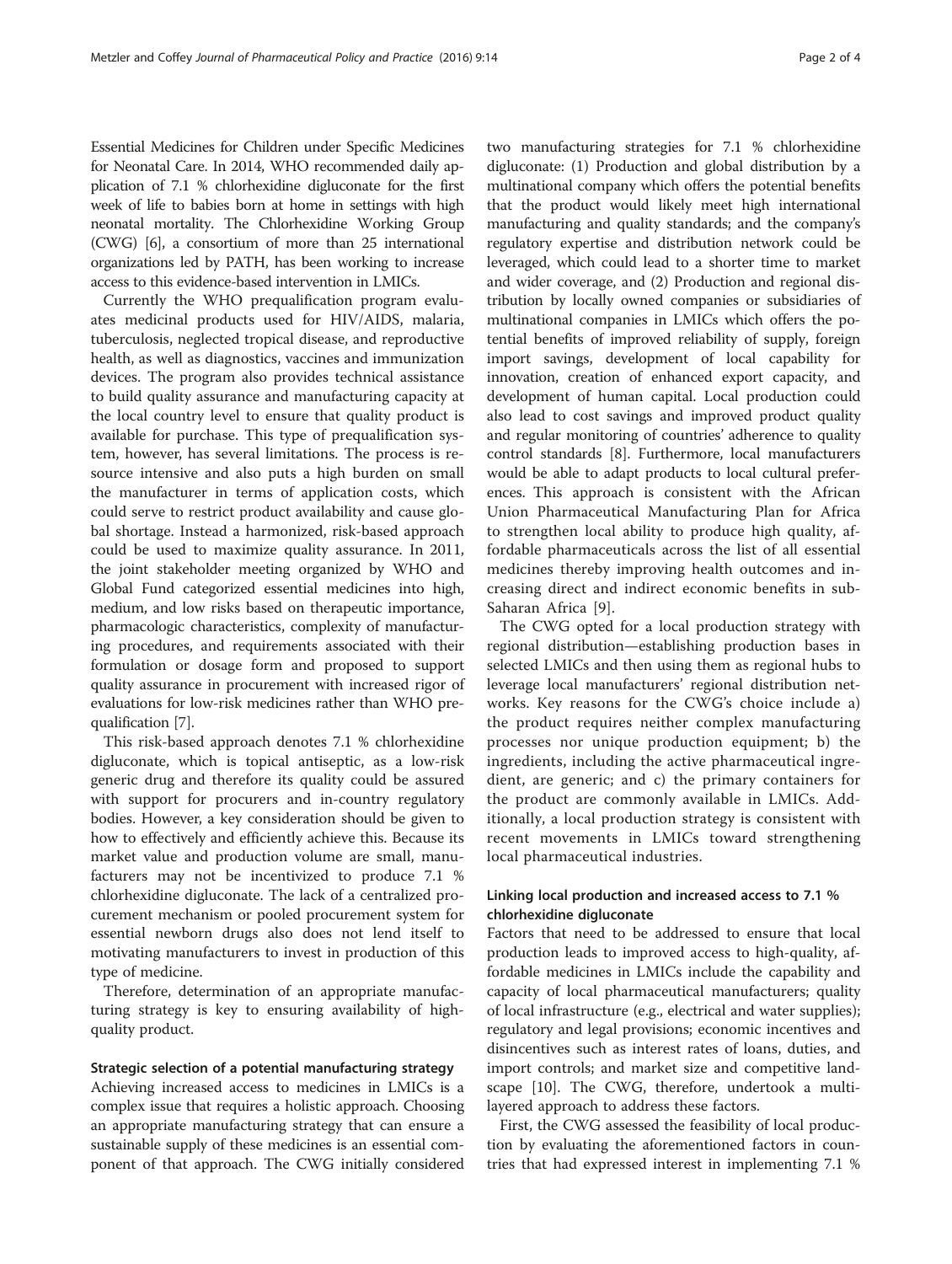<span id="page-2-0"></span>chlorhexidine digluconate in their newborn care programs. Based on that assessment, the CWG selected Kenya and Nigeria as initial bases for local production in the sub-Saharan African region. We elicited interest from in-country manufacturers; performed good manufacturing practices assessments of those companies; and identified areas for quality improvement and developed corrective action plans, as necessary. In addition, we conducted market research and assisted the ministries of health and other implementing partners in developing optimal introduction strategies to ensure increased coverage and use of 7.1 % chlorhexidine digluconate. The CWG provides ongoing monitoring of manufacturers to ascertain whether corrective action plans have been properly implemented, and technical assistance until they register their products with their national regulatory authorities. It is anticipated that, over time, national regulatory authorities will take on this role to ensure a high quality product consistent with good manufacturing practices.

One lesson learned during this process was that a government's desire for local production of medicines is sometimes based on political reasons, even when the country clearly lacks capacity (e.g., a pharmaceutical company, good manufacturing practices compliance), adequate regulatory systems to provide market authorization of the finished product, or sufficient market size for the product to justify its local production. In such cases, the CWG engages in educational dialogue with key government stakeholders. The results of the aforementioned feasibility assessments are quite helpful for those discussions.

Another lesson learned was how to incentivize manufacturers to produce 7.1 % chlorhexidine digluconate. The CWG included them as full members in the group. This enabled manufacturers to gain name recognition, access to key programmatic and policy stakeholders, and potential buyers, and market intelligence which in turn helped them to reduce cost for market entry. In addition, manufacturers that we reached typically had a low capacity utilization rate, and filling ample, unused capacity with product demand which the CWG helped generate worked as a strong incentive. Finally, manufacturers are increasing their recognition of corporate social responsibility. Producing 7.1 % chlorhexidine digluconate to reduce neonatal mortality appealed to their sense of social responsibility.

## Conclusion

Since 2013, the CWG is implementing a local production strategy with regional distribution in some LMICs in order to increase access to 7.1 % chlorhexidine digluconate. Although local production has benefits for public health and economic development of LMICs, several

factors—such as capability and capacity of pharmaceutical manufacturers, regulatory and legal provisions, and market factors—must be carefully assessed and addressed to ensure that local production is the correct strategy and that it contributes to improved access to the medicine. To date, this effort has resulted in successful registration of 7.1 % chlorhexidine digluconate by manufacturers in Bangladesh, Kenya, Nepal, and Nigeria. Additionally, the product is now available in domestic and export markets. Data are currently being collected to explore the effect this has had on availability and neonatal mortality rates.

## Abbreviations

CWG: Chlorhexidine Working Group; LMICs: Low- and middle-income countries; WHO: World Health Organization.

#### Competing interests

The authors declare they have no competing interests. PATH is the secretariat of the Chlorhexidine Working Group. PATH receives no royalties from the sale of 7.1 % chlorhexidine digluconate for umbilical cord care product and the authors do not have a personal financial interest in the product.

#### Authors' contributions

Both MM and PSC contributed to the conception, drafting, and revision of this article. Funding for this project has been provided by the United Nations Commission on Life-Saving Commodities for Women and Children, and support for this project is made possible by the generous support of the American people through the United States Agency for International Development (USAID) under the terms of the HealthTech Cooperative Agreement # AID-OAA-A-11-00051. The contents are the responsibility of PATH and do not necessarily reflect the views of USAID or the US Government. Both authors read and approved the final manuscript.

#### Authors' information

Patricia S. Coffey leads the Health Technologies for Women and Children group at PATH and Mutsumi Metzler is a Senior Commercialization Officer at PATH. Both authors are actively involved in the Chlorhexidine Working Group.

#### Acknowledgements

We acknowledge the important contributions of the United States Agency for International Development-funded United States Pharmacopeial Convention/ Promoting the Quality of Medicines program to the implementation of the local production strategy for 7.1 % chlorhexidine digluconate.

### Received: 21 September 2015 Accepted: 4 April 2016 Published online: 08 April 2016

#### References

- 1. Laing R, Waning B, Gray A, Ford N, Hoen E. 25 years of the WHO Essential Medicines Lists: Progress and Challenges. Lancet. 2013;361:1723–9.
- 2. World Health Organization. The world medicines situation 2011. 3rd ed. Geneva: World Health Organization; 2011.
- 3. Liu L, Johnson HL, Cousens S, Perin J, Scott S, Lawn JE, et al. for the Child Health Epidemiology Reference Group of the World Health Organization and United Nations Children's Fund. Global, regional, and national causes of child mortality: an updated systematic analysis for 2010 with time trends since 2000. Lancet. 2012;379:2151–61.
- 4. LeFevre AE, Shillcutt SD, Waters HR, Haider S, El Arifeen S, Mannan I, et al. Economic evaluation of neonatal care packages in a cluster-randomized controlled trial in Sylhet, Bangladesh. Bull World Health Organ. 2013;91:736–45.
- 5. Imdad A, Mullany LC, Baqui AH, El Arifeen S, Tielsch JM, Khatry SK, et al. The effect of umbilical cord cleansing with chlorhexidine on omphalitis and neonatal mortality in community settings in developing countries: a meta-analysis. BMC Public Health. 2013;13:S15.